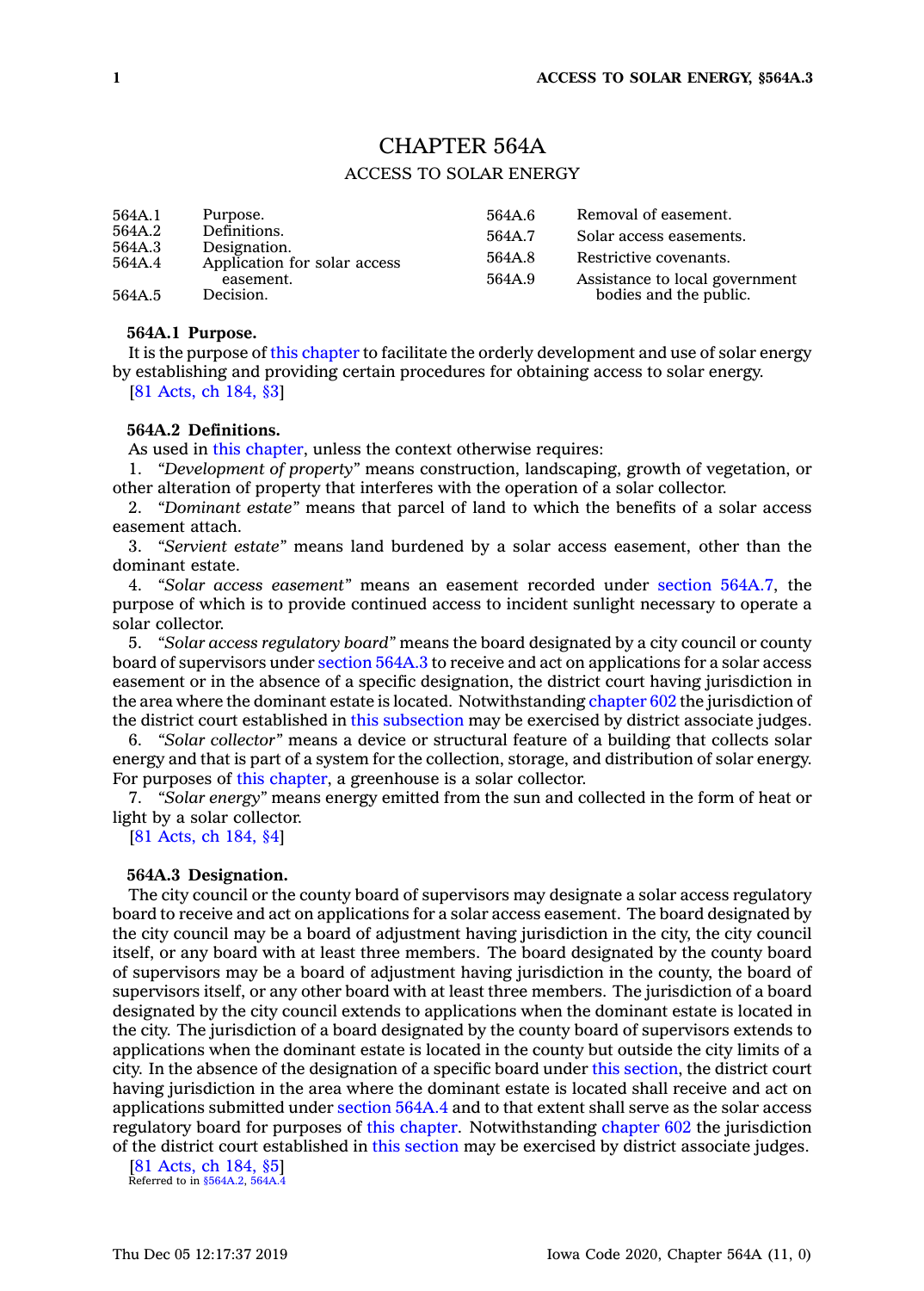### **564A.4 Application for solar access easement.**

1. An owner of property may apply to the solar access regulatory board designated under [section](https://www.legis.iowa.gov/docs/code/564A.3.pdf) 564A.3 for an order granting <sup>a</sup> solar access easement. The application must be filed before installation or construction of the solar collector. The application shall state the following:

*a.* A statement of the need for the solar access easement by the owner of the dominant estate.

*b.* A legal description of the dominant and servient estates.

*c.* The name and address of the dominant and servient estate owners of record.

*d.* A description of the solar collector to be used.

*e.* The size and location of the collector, including heights, its orientation with respect to south, and its slope from the horizontal shown either by drawings or in words.

*f.* An explanation of how the applicant has done everything reasonable, taking cost and efficiency into account, to design and locate the collector in <sup>a</sup> manner to minimize the impact on development of servient estates.

*g.* A legal description of the solar access easement which is sought and <sup>a</sup> drawing that is <sup>a</sup> spatial representation of the area of the servient estate burdened by the easement illustrating the degrees of the vertical and horizontal angles through which the easement extends over the burdened property and the points from which those angles are measured.

*h.* A statement that the applicant has attempted to voluntarily negotiate <sup>a</sup> solar access easement with the owner of the servient estate and has been unsuccessful in obtaining the easement voluntarily.

*i.* A statement that the space to be burdened by the solar access easement is not obstructed at the time of filing of the application by anything other than vegetation that would shade the solar collector.

2. Upon receipt of the application the solar access regulatory board shall determine whether the application is complete and contains the information required under [subsection](https://www.legis.iowa.gov/docs/code/564A.4.pdf) [1](https://www.legis.iowa.gov/docs/code/564A.4.pdf). The board may return an application for correction of any deficiencies. Upon acceptance of an application the board shall schedule <sup>a</sup> hearing. The board shall cause <sup>a</sup> copy of the application and <sup>a</sup> notice of the hearing to be served upon the owners of the servient estates in the manner provided for service of original notice and at least twenty days prior to the date of the hearing. The notice shall state that the solar access regulatory board will determine whether and to what extent <sup>a</sup> solar access easement will be granted, that the board will determine the compensation that may be awarded to the servient estate owner if the solar access easement is granted and that the servient estate owner has the right to contest the application before the board.

3. The applicant shall pay all costs incurred by the solar access regulatory board in copying and mailing the application and notice.

4. An application for <sup>a</sup> solar access easement submitted to the district court acting as the solar access regulatory board under this [chapter](https://www.legis.iowa.gov/docs/code//564A.pdf) is not subject to the small claims procedures under [chapter](https://www.legis.iowa.gov/docs/code//631.pdf) 631.

[81 [Acts,](https://www.legis.iowa.gov/docs/acts/1981/CH0184.pdf) ch 184, §6] Referred to in [§564A.3](https://www.legis.iowa.gov/docs/code/564A.3.pdf)

#### **564A.5 Decision.**

1. After the hearing on the application, the solar access regulatory board shall determine whether to issue an order granting <sup>a</sup> solar access easement. The board shall grant <sup>a</sup> solar access easement if the board finds that there is <sup>a</sup> need for the solar collector, that the space burdened by the easement was not obstructed by anything except vegetation that would shade the solar collector at the time of filing of the application, that the proposed location of the collector minimizes the impact of the easement on the development of the servient estate and that the applicant tried and failed to negotiate <sup>a</sup> voluntary easement. However, the board may refuse to grant <sup>a</sup> solar access easement upon <sup>a</sup> finding that the easement would require the removal of trees that provide shade or <sup>a</sup> windbreak to <sup>a</sup> residence on the servient estate. The board shall not grant <sup>a</sup> solar access easement upon <sup>a</sup> servient estate if the board finds that the owner, at least six months prior to the filing of the application, has made <sup>a</sup> substantial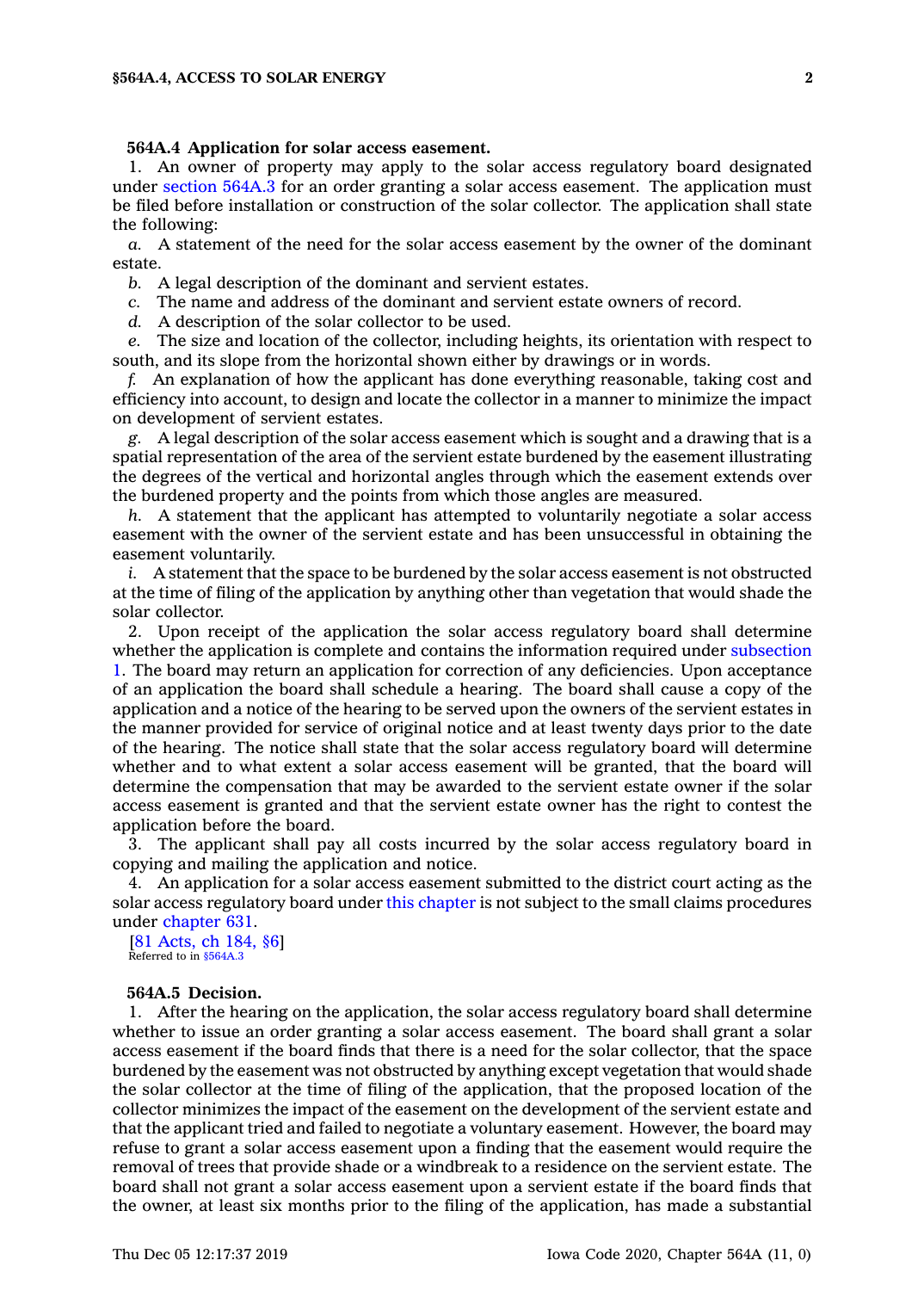financial commitment to build <sup>a</sup> structure that will shade the solar collector. In issuing its order granting the solar access easement, the board may modify the solar access easement applied for and impose conditions on the location of the solar collector that will minimize the impact upon the servient estate.

2. The solar access regulatory board shall grant <sup>a</sup> solar access easement only within the area that is within three hundred feet of the center of the northernmost boundary of the collector and is south of <sup>a</sup> line drawn east and west tangent to the northernmost boundary of the collector.

3. The solar access regulatory board shall determine the amount of compensation that is to be paid to the owners of the servient estate for the impairment of the right to develop the property. Compensation shall be based on the difference between the fair market value of the property prior to and after granting the solar access easement. The parties shall be notified of the board's decision within thirty days of the date of the hearing. The owner of the dominant estate shall have thirty days from the date of notification of the board's decision to deposit the compensation with the board. Upon receipt of the compensation, the board shall issue an order granting the solar access easement to the owner of the dominant estate and remit the compensation awarded to the owners of the servient estate. The owner of the dominant estate may decline to deposit the compensation with the board, and no order granting the solar access easement shall then be issued.

4. When the order granting the solar access easement is issued, the owner of the dominant estate shall have it recorded in the office of the county recorder who shall record the solar access easement and list the owner of the dominant estate as grantee and the owner of the servient estate as grantor in the deed index. The solar access easement after being recorded shall be considered an easement appurtenant in or on the servient estate.

[81 [Acts,](https://www.legis.iowa.gov/docs/acts/1981/CH0184.pdf) ch 184, §7] Referred to in [§564A.6](https://www.legis.iowa.gov/docs/code/564A.6.pdf)

# **564A.6 Removal of easement.**

1. The owner of <sup>a</sup> servient estate may apply to the solar access regulatory board or may petition the district court for an order removing <sup>a</sup> solar access easement granted by <sup>a</sup> solar access regulatory board under this [chapter](https://www.legis.iowa.gov/docs/code//564A.pdf) under any of the following conditions:

*a.* If the solar collector is not installed and made operational within two years of recording the easement under [section](https://www.legis.iowa.gov/docs/code/564A.5.pdf) 564A.5.

*b.* If the dominant estate owner ceases to use the solar collector for more than one year.

*c.* If the solar collector is destroyed or removed and not replaced within one year.

2. The procedure for filing an application with the solar access regulatory board under [this](https://www.legis.iowa.gov/docs/code/564A.6.pdf) [section](https://www.legis.iowa.gov/docs/code/564A.6.pdf) and for notice and hearings on the application shall be the same as that prescribed for an application for granting <sup>a</sup> solar access easement. An order issued by the district court or <sup>a</sup> solar access regulatory board removing <sup>a</sup> solar access easement may provide for the return by the servient estate owner of compensation paid by the dominant estate owner for the solar access easement after the deduction of reasonable expenses incurred by the servient estate owner in proceedings for the granting and removal of the easement.

[81 [Acts,](https://www.legis.iowa.gov/docs/acts/1981/CH0184.pdf) ch 184, §8] 2013 [Acts,](https://www.legis.iowa.gov/docs/acts/2013/CH0030.pdf) ch 30, §261

### **564A.7 Solar access easements.**

1. Persons, including public bodies, may voluntarily agree to create <sup>a</sup> solar access easement. A solar access easement whether obtained voluntarily or pursuant to the order of <sup>a</sup> solar access regulatory board is subject to the same recording and conveyance requirements as other easements.

2. A solar access easement shall be created in writing and shall include the following:

*a.* The legal description of the dominant and servient estates.

*b.* A legal description of the space which must remain unobstructed expressed in terms of the degrees of the vertical and horizontal angles through which the solar access easement extends over the burdened property and the points from which these angles are measured.